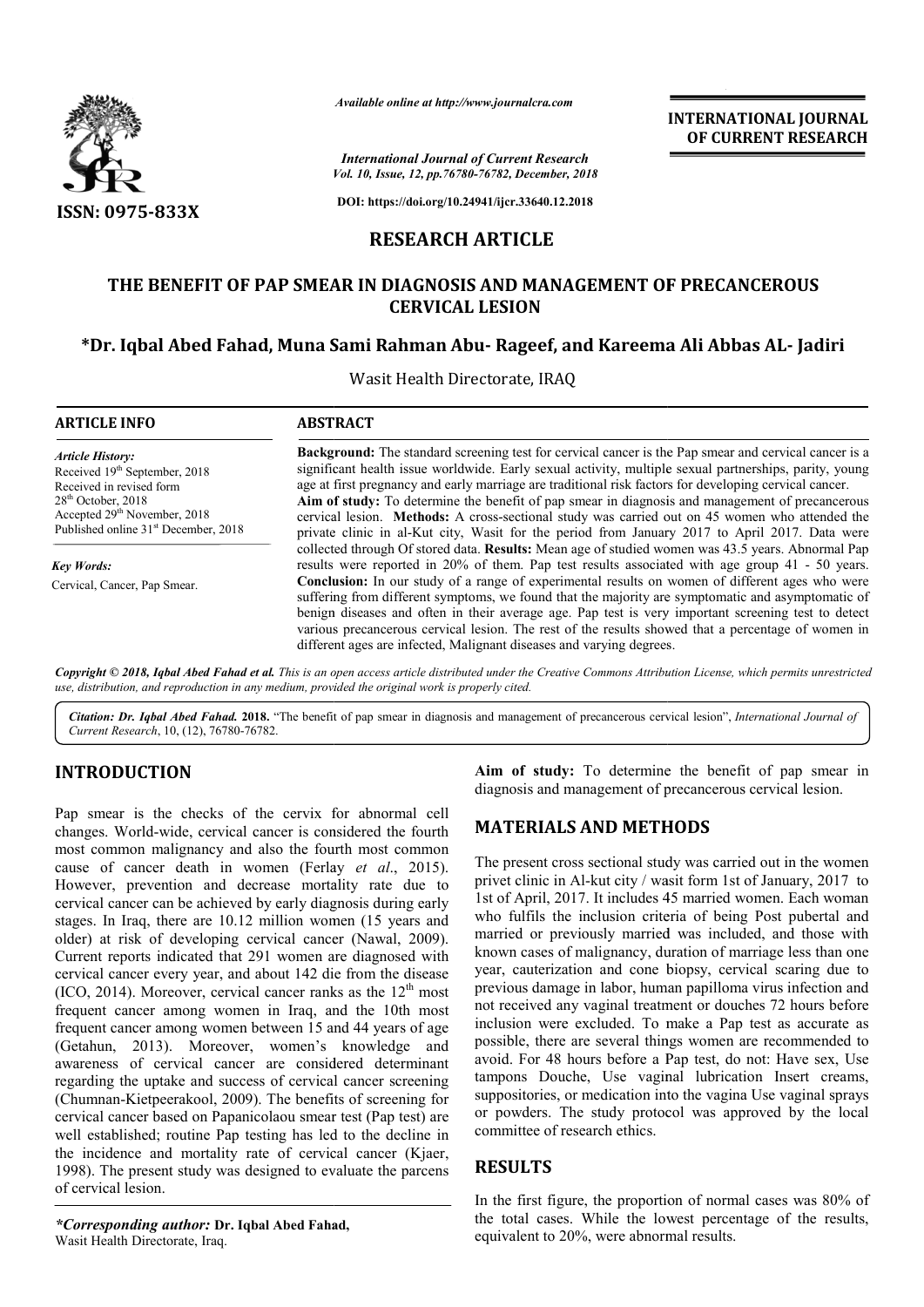

**Figure 1. Percentage of normal and abnormal pap test**

In Figure 2: the results of laboratory tests were classified according to age and the results of the tests. The results of the tests from age 20-30 were normal results (NILM) (9 out of 12) and the remaining 3 were ASCUS. The ages of 31-40 are all normal (NILM) and number 11 And the ages of 41-50 we found that 13 out of a total of 18 natural (NILM) and 5 residues were distributed between ASCUS and LSIL And the reconstruction of more than 50 there were 3 out of 4 natural (NILM) and the remaining sample was ASCUS as show in Figure 2.



**Figure 2. Interpretation of pap smear test in different age group**

In Table 1, we found that most of cases are normal.

**Table 1. Normal and abnormal distribution of cases according to age group** 

| Age       | Normal | Abnormal | Total |
|-----------|--------|----------|-------|
| $20 - 30$ |        |          | 12    |
| $31-40$   |        |          |       |
| $41 - 50$ | 13     |          | 18    |
| < 50      |        |          |       |
| Total     | 36     |          |       |

|  |  | Table 2. Cytological classifications |
|--|--|--------------------------------------|
|--|--|--------------------------------------|

| Cytological classifications                | Number |
|--------------------------------------------|--------|
| Normal                                     | 36     |
| Atypical squamous cells                    |        |
| Low grade squamous intraepithelial lesion  |        |
| High grade squamous intraepithelial lesion |        |
| Atypical glandular cells                   |        |
| Adenocarcinoma                             |        |
| Total                                      |        |

In Table 2, most of cases are normal (36) and we found (7) case have Atypical squamous cells.

#### **DISCUSSION**

The present study indicates that 80% of Pap results were normal, Pap test results were significantly associated with age group 41 - 50 years, which was consistent with that reported by Kritpetcharat, *et al*. in Thailand (2012) and approximately similar to the UK records, where 20% of women with abnormal Pap results occurred in women with age less than 50 years (Kritpetcharat, 2012). Utilization of Pap test with associated diagnostic measures and treatment decreases the incidence of all histologic types and stages of invasive cervical cancer, and the benefit increases with age (Sasieni, 2009). The present study revealed that abnormal Pap test results were significantly associated with women married with age >40. which indicates that women with pre-malignant or malignant cervical lesions were younger, and start their sexual intercourse earlier with more sexual partners than healthy women. Moreover, Baram *et al*. (2007) reported increased abnormal Pap test results with early sexual activities in USA (Baram, 2007), and the association between cervical cancer and early marriage was clearly defined in many developing countries (Sultana, 2012). Additionally, the current study revealed no significant association between Pap test results with residence, occupation and socioeconomic history, which was inconsistent with that reported in India (Singh, 2012), this inconsistency might be attributed to difference of in sample size and the difference in socioeconomic status between countries. In addition to the importance of many other factors that determine the Pap results, including menstrual cycle irregularity, method of contraception and the surgical history, (Raj, 2010). The lack of enforcement renders legislations against child marriage ineffective, and many efforts are highly**.**

#### **Conclusion**

In our study of a range of experimental results on women of different ages who were suffering from different symptoms, we found that the majority are symptomatic and asymptomatic of benign diseases and often in their average age. Pap test is very important screening test to detect various precancerous cervical lesion. The rest of the results showed that a percentage of women in different ages are infected, Malignant diseases and varying degrees.

#### **REFERENCES**

- Baram, D.A. and Basson, R. 2007. Sexuality, Sexual Dysfunction, and Sexual Assault. In: Berek, J.S., Ed., Berek & Novak's Gynecology, 14th Edition, Lippincott Williams & Wilkins, Philadelphia, 313-349.
- Chumnan-Kietpeerakool, Y.P., Kriangsak, J., Usanee, S. and Jatupol, S. 2009. Knowledge, Awareness, and Attitudes of Female Sex Workers toward HPV Infection, Cervical Cancer, and Cervical Smears in Thailand. *International Journal of Gynecology and Obstetrics,* 107, 216-219.
- Ferlay, J., Soerjomataram, I., Dikshit, R., Eser, S., Mathers, C., Rebelom, M. 2015. Cancer Incidence and Mortality Worldwide: Sources, Methods and Major Patterns in GLOBOCAN. *International Journal of Cancer,* 136, E359- E386.
- Getahun, F., Mazengia, F., Abuhay, M. and Birhanu, Z. 2013. Comprehensive Knowledge about Cervical Cancer Is Low among Women in Northwest Ethiopia. BMC Cancer, 13, 2.
- ICO Information Centre on HPV and Cancer 2014. Iraq Human Papilloma Virus and Related Cancers, Fact Sheet.
- Kjaer, S.K., van den Brule, A.J.C., Svare, E.I., Engholm, G., Sherman, M.E., Poll, P.A., *et al*. 1998. Different Risk Factor Patterns for High-Grade and Low-Grade Intraepithelial Lesions on the Cervix among HPV-Positive and HPVNegative Young Women. *International Journal of Cancer,* 76, 613-619.